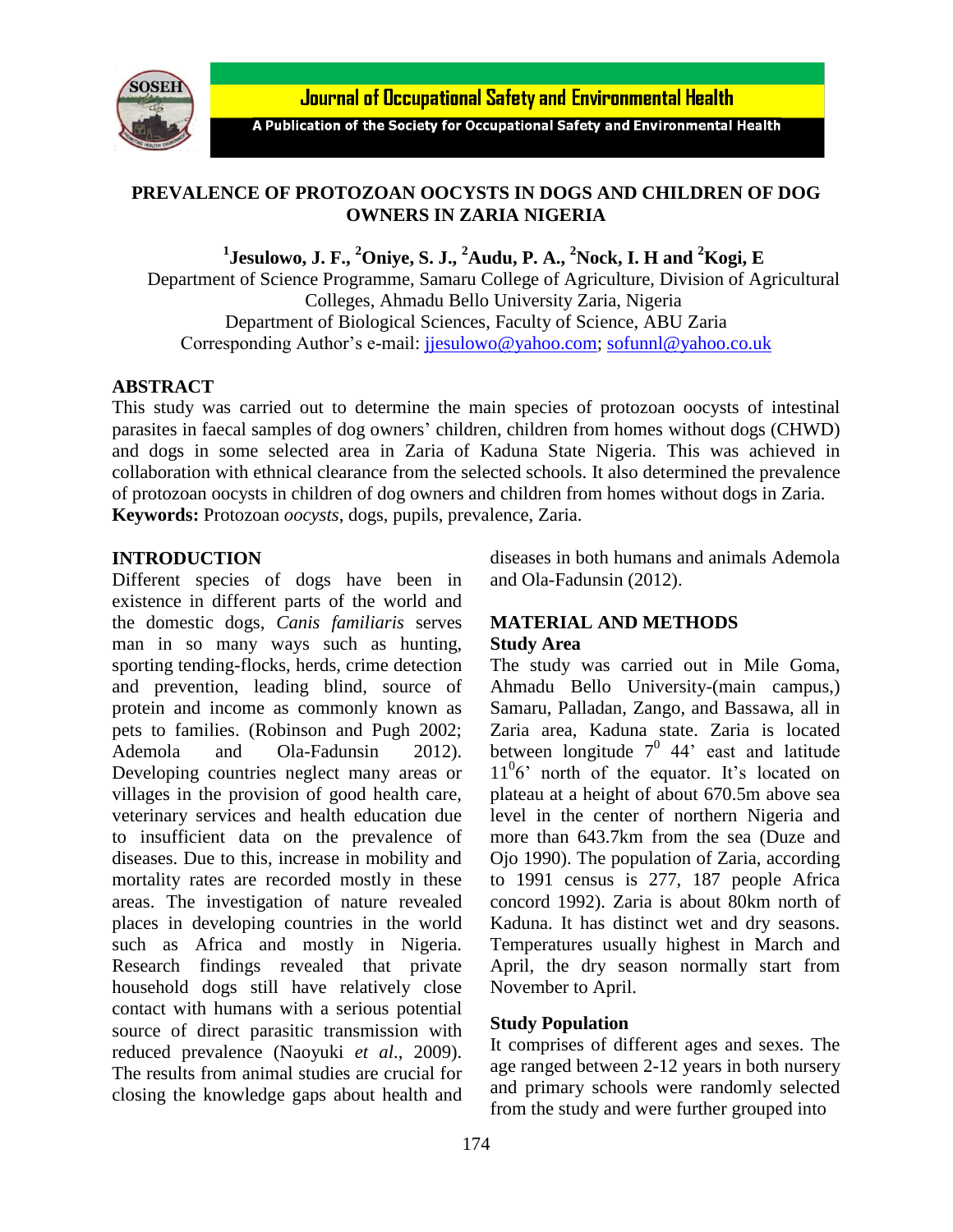|                          | <b>CDO</b> |          |      |          | CHWD <sup>x</sup> |      | Dog      |          |      |
|--------------------------|------------|----------|------|----------|-------------------|------|----------|----------|------|
|                          | Examined   | Positive |      | Examined | Positive          |      | Examined | Positive |      |
| Parasites Protozoan      | No.        | No.      | %    | No.      | No.               | $\%$ | No.      | No.      | $\%$ |
| <i>Entamoeba</i> species | 398        | 36       | 9.0  | 134      | ◠<br>∠            | .49  | 398      | 3        | 0.75 |
| <i>Isospora</i> species  | 398        | $\theta$ | 0.0  | 134      | $\theta$          | 0.0  | 398      | 15       | 3.77 |
| Multiple infection       | 398        | 6        | 1.5  | 134      | 0                 | 0.0  | 398      | 18       | 4.52 |
| Gender                   |            |          |      |          |                   |      |          |          |      |
| Male                     | 194        | 22       | 5.5  | 67       | $\Omega$          | 0.0  | 194      | 10       | 2.51 |
| Female                   | 204        | 20       | 5.0  | 67       | ◠<br>∠            | 1.49 | 204      | 26       | 6.53 |
| Total                    | 398        | 42       | 10.5 | 134      | ↑                 | .49  | 398      | 36       | 9.04 |

Table 1: Prevalence of protozoan oocysts in children of dog owners and their dogs in Zaria

t-test for  $CDO = 0.16$ ; t-test  $CHWD = 0.14$ ;  $p < 0.05$  insignificant difference

CDO: Children of dog owners; CHWD: Children from homes without  $log(s)$ 

**Table 2:** Specific protozoan parasite distribution in relation to age groups of pupils and dogs

| CDO          |          |                 |      | CHWD <sup>x</sup> |          |      |  |              | Dog      |          |      |
|--------------|----------|-----------------|------|-------------------|----------|------|--|--------------|----------|----------|------|
| Age          | Examined | Positive $(\%)$ |      | Examined          | Positive |      |  | Age          | Examined | Positive |      |
| Years        | No.      | No.             | %    | No.               | No.      | $\%$ |  | Months       | No.      | No.      | %    |
| 1.6-4.5      | 24       |                 | 0.25 |                   | 0        | 0.0  |  | $0.01 - 9.5$ | 236      | 15       | 3.77 |
| $4.6 - 7.5$  | 132      | 13              | 3.3  | 51                |          | 1.49 |  | $9.6 - 18.5$ | 127      | 10       | 2.51 |
| $7.6 - 10.5$ | 126      | 19              | 4.77 | 45                |          | 0.0  |  | 18.6-27.5    | 26       |          | 1.75 |
| 10.6-13.5    | 116      | 8               | 2.01 | 29                |          | 0.0  |  | 27.6-36.5    |          | 4        | 1.00 |
| Total        | 398      | 42              | 10.5 | 134               |          | 1.49 |  | Total        | 398      | 36       | 9.04 |

Analysis of variance, CDO F = 0.12, P = 0.13, CHWD, F = 0.14, P = 0.18, Std = 1.3,

Chi F =  $0.14$ , P =  $0.18$ , Std = 1.3 Insignificant relationship

CDO: Children of dog owners; CHWD: Children from homes without dog(s)

children of dog owners (CDO) and children from home without dog CHWD by balloting, a total of 930 stool samples, of 398 for children of dog owners and 398 from dogs and 134 of children from homes without dogs (CHWD). Each selected child were issued with labeled bottle for their faecal samples. Schools were visited before sampling to discuss the objectives of the study with school head, teachers and pupils to win their cooperation. Collections of faecal samples were demonstrated to the pupils selected and designated specimen bottles and applicator sticks were also issued for collecting their dogs faeces. Questionnaire which contained biodata of children and dogs were sent to their parents. Faecal samples and questionnaire were collected between 8am-9am and was taken to the laboratory for analysis.

# **Analysis of Faecal Samples**

Stool samples were immediately preserved in 1ml of 10% formalin. Simple flotation method was used for faecal samples of dogs, while formal-ethyl concentration technique was used for faecal sample of pupils.

### **Statistical Analysis**

Prevalence was determined as defined by Margolis *et al.,* (1982), t-test to differentiate the significant difference between male and female and analysis of variance to determine the significance relationship between the ages.

### **RESULTS AND DISCUSSION**

Two prevalence protozoan oocysts parasites of children and dogs in this study were *Entamoeba* spp., and *Isospora* spp., others are multiple parasites. These parasite have been associated with different debilities, morbidity and mortalities in humans and dogs (Table 1). Protozoan oocysts that were found in children of nursery and primary schools and dogs in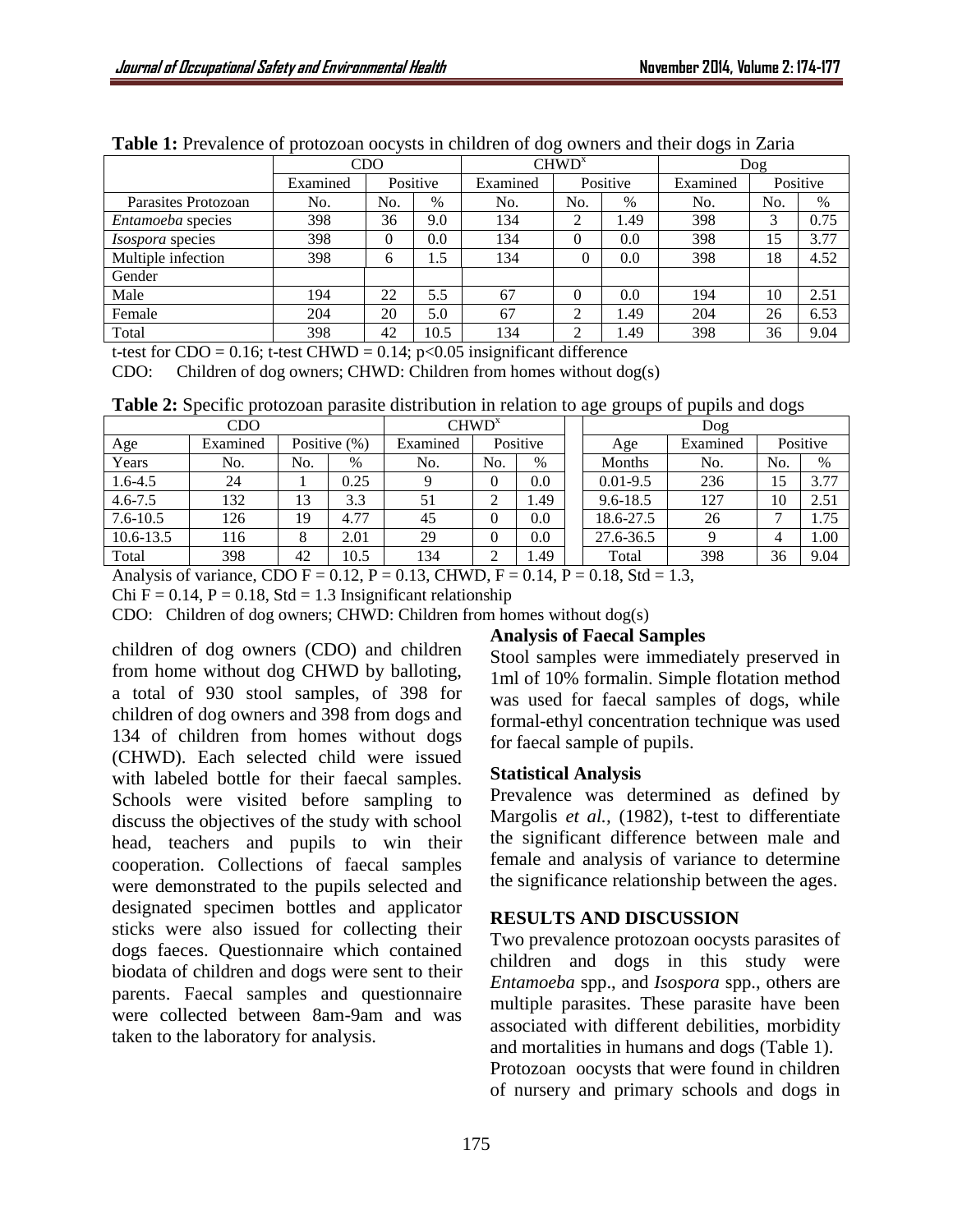#### **Jesulowo, J. F., Oniye, S. J., Audu, P. A., Nock, I. H and Kogi, E. (2014). Prevalence of Protozoan Oocysts in Dogs and Children of Dog Owners in Zaria Nigeria**

Zaria have been reported in different parts of Nigeria Adebote *et al.,* (2002). George *et al.,* (2003); Kawo *et al.*, (2004) in other part of West Africa (Mpoarme *et al.,* (2003) also, developed countries (Juniper Russo 1999- 2011). The higher prevalence of these parasites in stool samples of children of dog owners (CDO) compared with children from homes without dogs (CHWD) may be attributed to improper environmental sanitation, ignorance of the children cuddling of dogs and environmental contamination through indiscriminate defication by dogs. This reports agrees with Smith *et al.,* (2006), Roddie., (2008), Also, infections in dogs such as pot belly are considered as a public health risk due to zoonotic potential. (Naoyuki *et al.,* 2009).

*Entamoeba* spp and *Isospora* spp. were the only protozoan parasites found in this study, but *Entamoeba* spp was found in CDO, CHWD and dogs while, *Isospora* spp*.* was restricted to dogs only. The publication is that, *Entamoeba* spp is cosmopolitan and has been associated with amoeba discentry (Wiser, 2002), fever and diarrhea (Smyth 1996) and abscess (Stanley 1997). Loss of weight *Entamoeba* spp has potential zoonotic with CDO, CHWD and dogs in this study.

Sex related infection in CDO and CHWD shows that the males of CDO are likely to be parasitized than males of CHWD, and a similar observation was also reported for females. Male are slightly higher than female. Children from homes without dogs are negligible indicating that least infected. High prevalence of female dogs may be due to cuddle transmammary, transplacental and through licking the fur and body of puppies, supported by (Naoyutu *et al*., 2009) a similar pattern in Japan. In Nigeria, it was equally showed that female dogs are highly infected. Also, a zoontic potential was established between dogs and CDO.

The age group 1.6-4.5 years in CDO and CHWD has the least prevalence of infection,

though much higher in CDO than CHWD (Table 2). The lower prevalence in this group may be due to higher parental care and prevention of these children from wandering far away from home. The higher prevalence in CDO than CHWD may be associated with higher variations in exposure to dogs or parasitic agents. Children in the age group 7.6- 10.5 years in CDO and 4.6-7.5 CHWD had higher prevalence (Table 2). This age group is considered to be very exploratory, daring and restless, thus, pointing to the reasons of the high prevalence decreased in the children considerably. Puppies and younger dogs have the highest overall prevalence of parasites in this study. Intimate care offered by lactating bitches has been reported to aid transmission of parasites (Adebote, *et al.,* 2002; George, *et al.,* 2003. Naoyuki, *et al.,* 2009). The protozoa decrease as the age of the puppies increased. Children are more engaged in playing with dogs as pet of home not minding the health implication than adults. Therefore, they are more likely to contact protozoan infections than adults.

Multiple infection by these parasites was observed among school children supported by Obiukwu (2007) Zoonotic potential of protozoan parasites of *Entamoeba* spp. was observed. This could lead to Coccidiosis of human nutrition as well as physical, mental developments and school performance reduction. This support with Stephenson and Hollanby (1987), Adebote, *et al.,* (2002); Shehu, *et al.* (2011).

### **CONCLUSION**

*Entamoeba* spp. and *Isospora* spp. are prevalent in dogs and children of dog owners in Zaria. Children within the age bracket of 7.6-10.5 years are the most infected group. There was no difference in prevalence between males and females. CHWD were least infected whereas zoonotic potential was established between dogs and CDO. Therefore society needs enlightenment on the zoontic